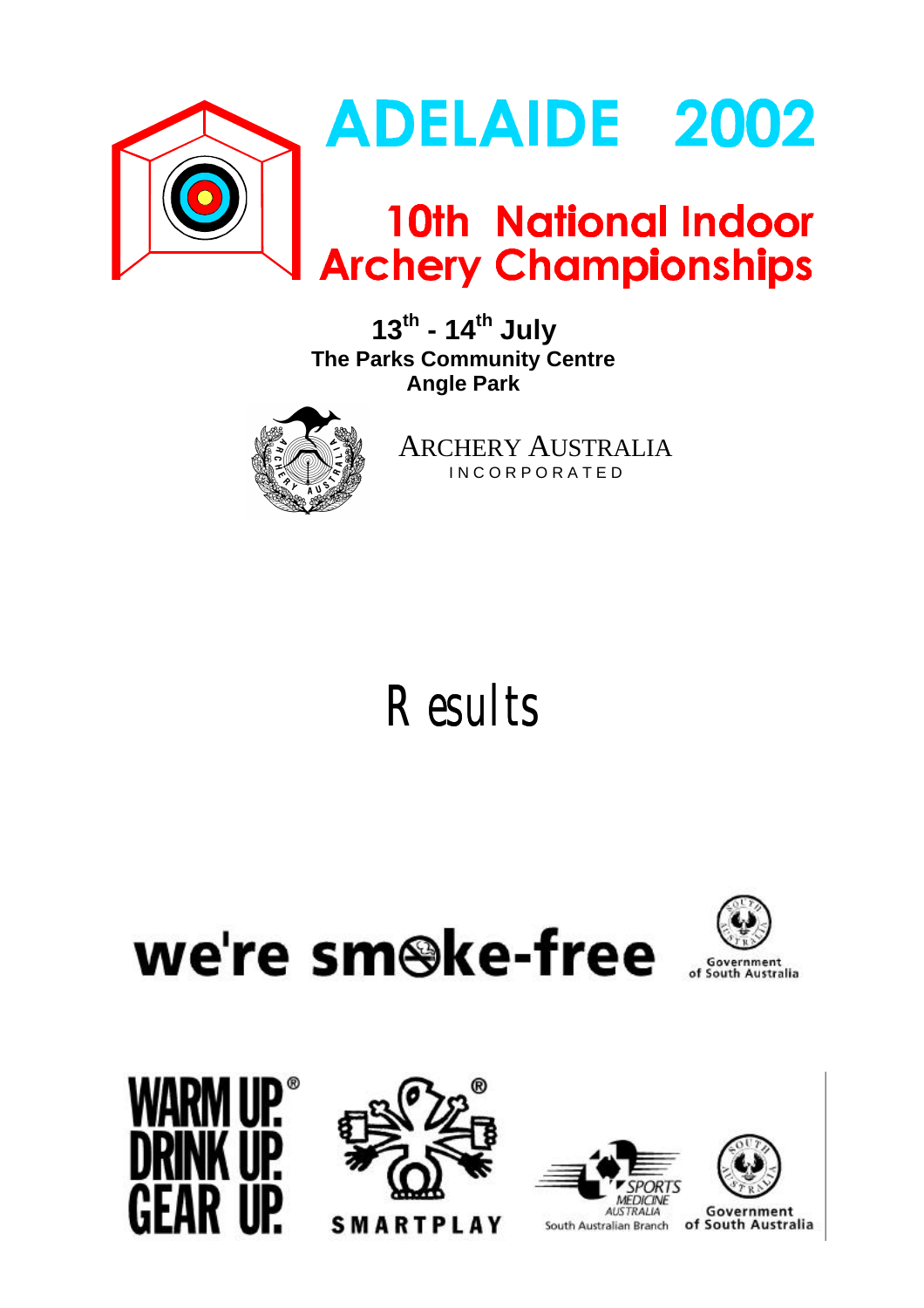

Warm Up, Stretch and Cool down :- Warm up with a brisk walk or slow jog for 2-3 minutes, stretch your major muscle groups followed by warm up drills specific to your sport or physical activity. Cool down after training or competition with a light jog or walk and then stretch to help your muscles recover.

**Drink Up before, during and after sport or physical activity:** Aim to drink a couple of glasses of water or weak cordial before a game or training, then top up every 20 minutes during play. Drink at least a couple more glasses when it's over. Don't wait to feel thirsty before you drink.

Gear Up :- Protective equipment appropriate to your sport or physical activity should be worn at all times (training and games). It should fit correctly taking into consideration the size and age of the participant. It's important to regularly check and maintain protective equipment.





WARM UP. DRINK UP. GEAR UP. SMARTPLAY®

For more information phone (08) 8234 6369 or visit the Smartplay website at www.smartplay.net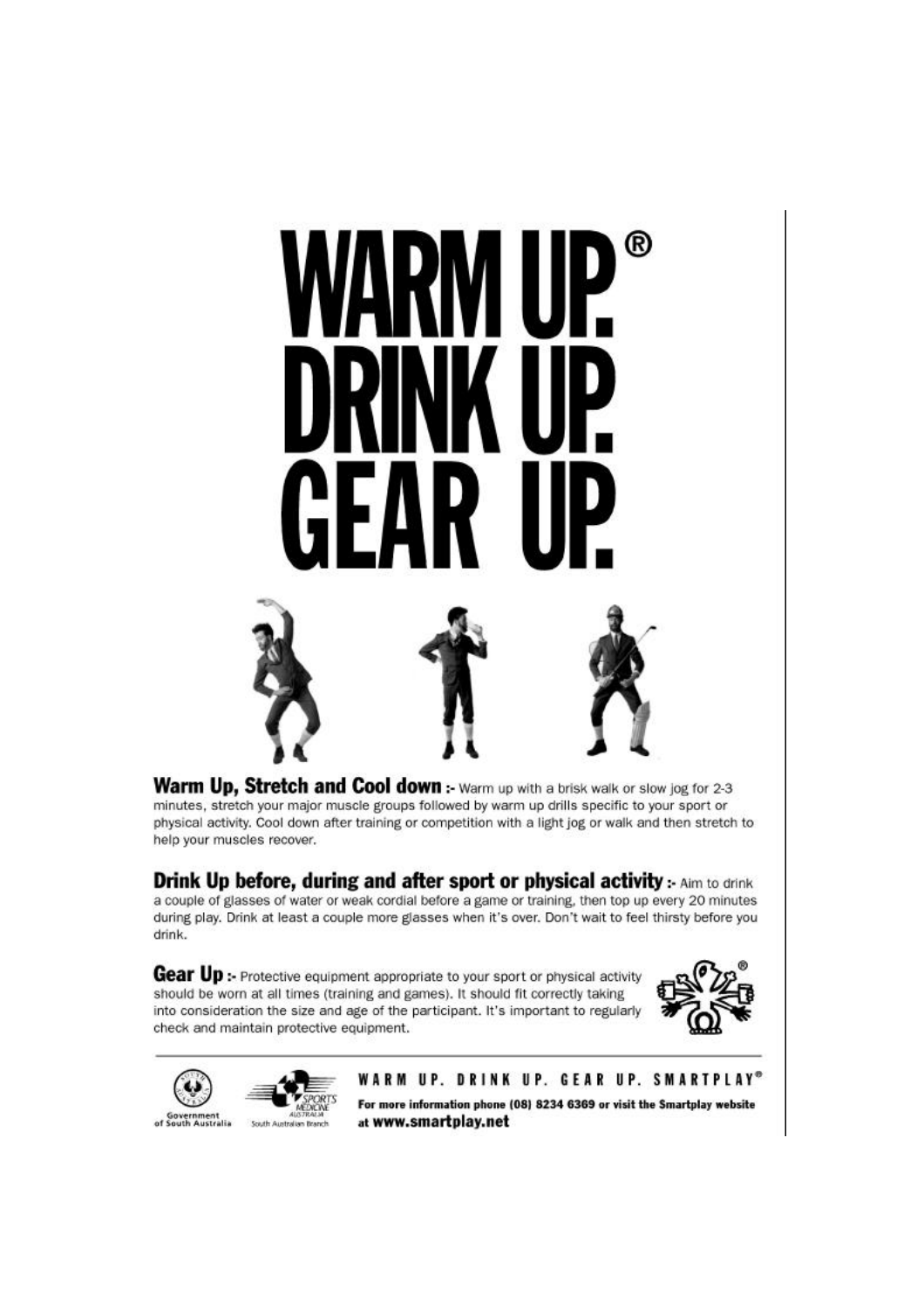Thank you for coming to Adelaide and attending the 2002 Australian Indoor Championships at The Parks.

We hoped you enjoyed the event and will consider returning with fellow archers in 2003 for the 11<sup>th</sup> National Indoor Archery Championships.

Keep an eye on our Website for future information

at

http://au.geocities.com/adelaide\_nats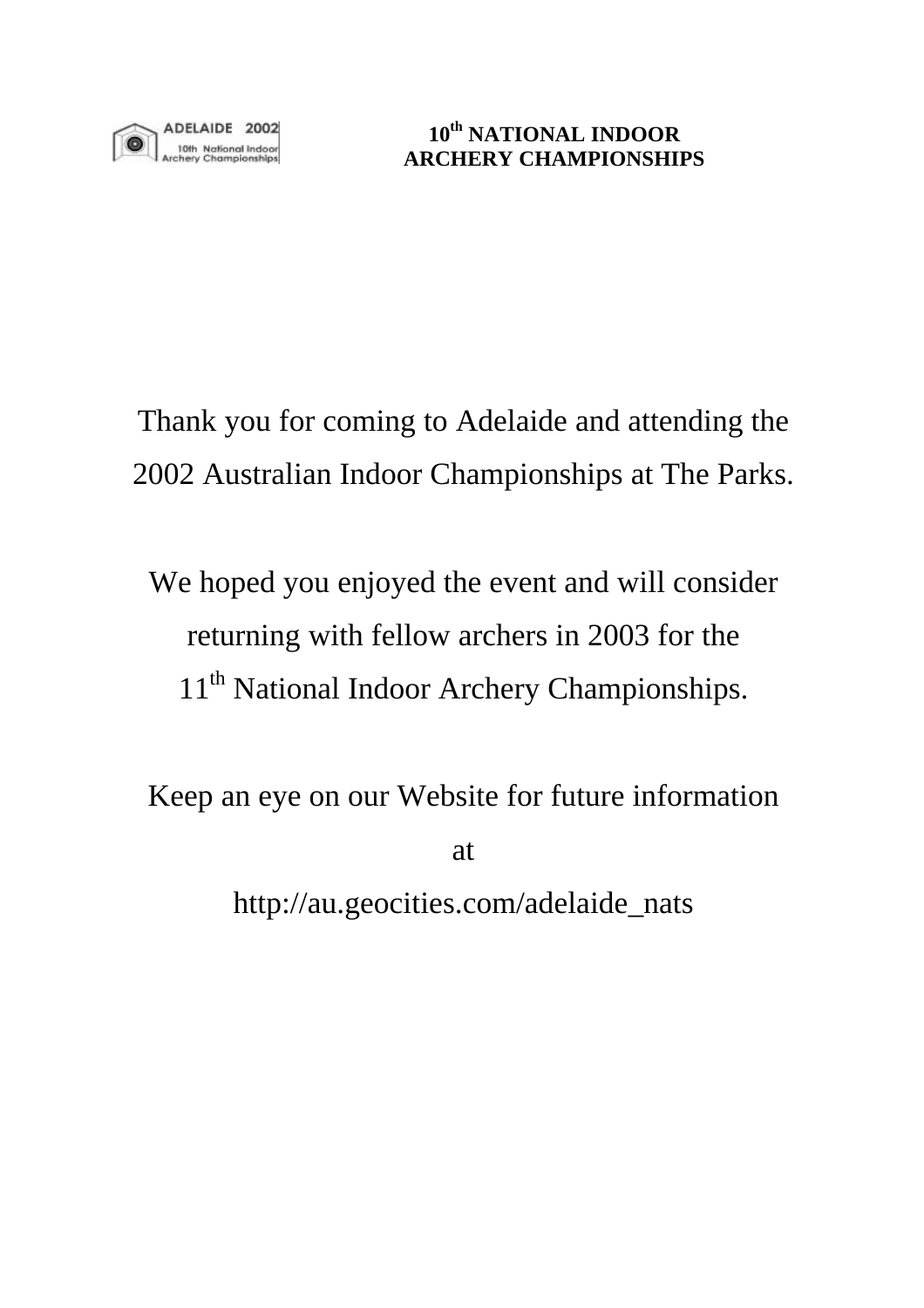|                | ADELAIDE 2002                      | <b>10th National Indoor Archery</b> |      |                  |           |                |     |              |
|----------------|------------------------------------|-------------------------------------|------|------------------|-----------|----------------|-----|--------------|
|                | 10th Notional Indoc                | <b>Championships</b>                |      |                  |           |                |     |              |
| <b>Place</b>   | <b>Name</b>                        | <b>State</b>                        | Day1 | Day <sub>2</sub> | Hits 10's |                | 9's | <b>Total</b> |
|                | <b>Open Female Barebow Recurve</b> |                                     |      |                  |           |                |     |              |
| $\mathbf{1}$   | Jenni Hayter                       | <b>SA</b>                           | 299  | 266              | 111       | 4              | 5   | 565          |
|                | <b>Open Female Compound</b>        |                                     |      |                  |           |                |     |              |
| $\mathbf{1}$   | Kerry Cheras                       | Sth Qld                             | 560  | 559              | 120       | 41             | 77  | 1119         |
| $\overline{2}$ | Leanne Rosenow                     | Vic                                 | 556  | 554              | 120       | 39             | 74  | 1110         |
| 3              | Veronica Hartley                   | <b>SA</b>                           | 556  | 543              | 120       | 29             | 82  | 1099         |
| $\overline{4}$ | Sue Martin                         | <b>SA</b>                           | 536  | 551              | 120       | 26             | 85  | 1087         |
| 5              | Megan Kuchel                       | <b>SA</b>                           | 539  | 534              | 120       | 18             | 79  | 1073         |
| 6              | Belinda Herbert                    | <b>NSW</b>                          | 529  | 526              | 120       | 19             | 69  | 1055         |
|                | <b>Open Female Crossbow</b>        |                                     |      |                  |           |                |     |              |
| 1              | Deborah<br>Upright                 | <b>SA</b>                           | 577  | 572              | 120       | 72             | 45  | 1149         |
|                | <b>Open Female Longbow</b>         |                                     |      |                  |           |                |     |              |
| 1              | Carol Ashlee                       | SА                                  | 227  | 273              | 96        | $\overline{2}$ | 8   | 500          |
|                | <b>Open Female Recurve</b>         |                                     |      |                  |           |                |     |              |
| $\mathbf 1$    | Helen Austin                       | Sth Qld                             | 532  | 501              | 118       | 28             | 47  | 1033         |
| $\overline{2}$ | Spencer<br>Cathy                   | <b>SA</b>                           | 509  | 511              | 120       | 25             | 41  | 1020         |
| 3              | Marianne Rieckmann                 | <b>SA</b>                           | 506  | 503              | 120       | 23             | 44  | 1009         |
| $\overline{4}$ | Sandra Elliott                     | Vic                                 | 488  | 510              | 120       | 24             | 34  | 998          |
| 5              | Karen Glink                        | <b>SA</b>                           | 505  | 482              | 120       | 17             | 44  | 987          |
| 6              | Norris<br>Wendy                    | <b>SA</b>                           | 469  | 474              | 120       | 18             | 30  | 943          |
| 7              | Andrea Neate                       | <b>SA</b>                           | 447  | 490              | 117       | 20             | 38  | 937          |
| 8              | Julie Herbert                      | <b>NSW</b>                          | 352  | 421              | 119       | 9              | 12  | 773          |
| 9              | Stephanie Lambert                  | Vic                                 | 346  | 413              | 111       | 5              | 15  | 759          |
| 10             | Donna Peters                       | Tas                                 | 158  | 141              | 61        | $\overline{2}$ | 3   | 299          |
|                | Vet 50-59 Female Compound          |                                     |      |                  |           |                |     |              |
| 1              | Welden<br>June                     | <b>SA</b>                           | 546  | 547              | 120       | 22             | 89  | 1093         |
| $\overline{2}$ | Del Henderson                      | <b>SA</b>                           | 427  | 438              | 119       | $\overline{2}$ | 28  | 865          |
|                | Vet 50-59 Female Recurve           |                                     |      |                  |           |                |     |              |
| 1              | Kay Thorp                          | <b>SA</b>                           | 371  | 390              | 118       | 6              | 20  | 761          |
|                | Vet 60+ Female Compound            |                                     |      |                  |           |                |     |              |
| 1              | Aileen Anderson                    | <b>SA</b>                           | 514  | 511              | 120       | 12             | 64  | 1025         |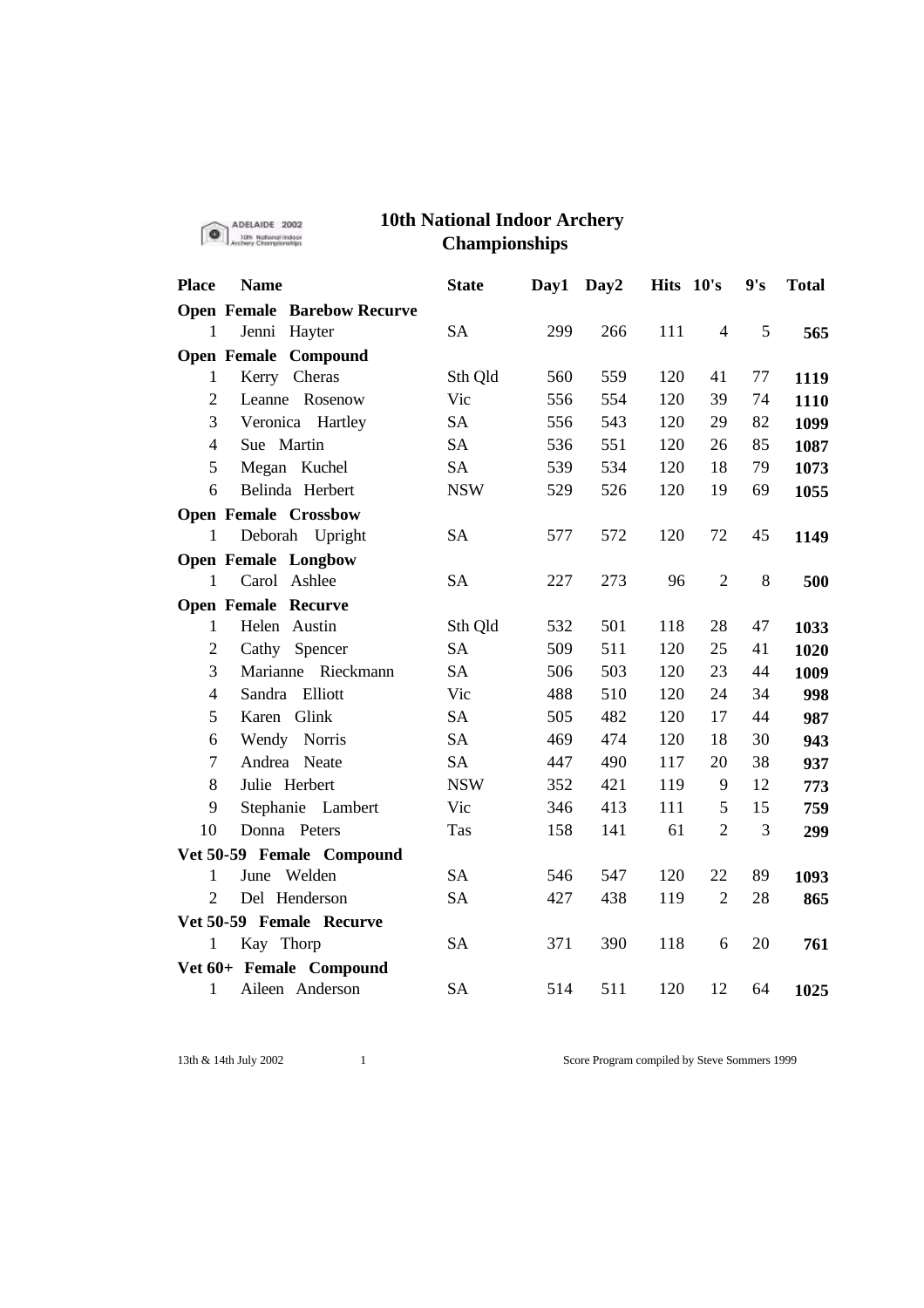| <b>10th National Indoor Archery</b><br>ADELAIDE 2002<br><b>Officeral Indiana</b><br><b>Championships</b> |                                   |              |      |      |           |       |     |              |
|----------------------------------------------------------------------------------------------------------|-----------------------------------|--------------|------|------|-----------|-------|-----|--------------|
| <b>Place</b>                                                                                             | <b>Name</b>                       | <b>State</b> | Day1 | Day2 | Hits 10's |       | 9's | <b>Total</b> |
|                                                                                                          | Vet 60+ Female Recurve            |              |      |      |           |       |     |              |
| 1                                                                                                        | Trish Pallant                     | <b>NSW</b>   | 453  | 497  | 120       | 20    | 26  | 950          |
|                                                                                                          | <b>U12 Female Barebow Recurve</b> |              |      |      |           |       |     |              |
| 1                                                                                                        | Josie Hayter                      | SA           | 295  | 302  | 110       | 2     | 12  | 597          |
|                                                                                                          | <b>U12 Female Compound</b>        |              |      |      |           |       |     |              |
| 1                                                                                                        | Megan Reid                        | Vic          | 433  | 425  | 119       | 4     | 34  | 858          |
|                                                                                                          | <b>U12 Female Recurve</b>         |              |      |      |           |       |     |              |
| 1                                                                                                        | Sian Reid                         | WA           | 281  | 298  | 107       | 7     | 11  | 579          |
|                                                                                                          | <b>U14 Female Compound</b>        |              |      |      |           |       |     |              |
| 1                                                                                                        | Fiona Hayter                      | <b>SA</b>    | 477  | 502  | 120       | 7     | 59  | 979          |
|                                                                                                          | <b>U14 Female Recurve</b>         |              |      |      |           |       |     |              |
| 1                                                                                                        | Lexie Feeney                      | <b>NSW</b>   | 318  | 326  | 100       | 6     | 9   | 644          |
|                                                                                                          | <b>U16 Female Compound</b>        |              |      |      |           |       |     |              |
| 1                                                                                                        | Callie-Anne Barr                  | <b>SA</b>    | 526  | 544  | 120       | 23    | 73  | 1070         |
|                                                                                                          | <b>U18 Female Compound</b>        |              |      |      |           |       |     |              |
| 1                                                                                                        | Stephanie Hartley                 | <b>SA</b>    | 535  | 532  | 120       | 17    | 86  | 1067         |
|                                                                                                          | <b>U18 Female Recurve</b>         |              |      |      |           |       |     |              |
| 1                                                                                                        | Suzi Englebright                  | Sth Qld      | 478  | 495  | 116       | 24    | 39  | 973          |
| 2                                                                                                        | Rebecca Langham                   | <b>NSW</b>   | 434  | 480  | 119       | 12    | 30  | 914          |
|                                                                                                          | <b>Open Male Barebow Compound</b> |              |      |      |           |       |     |              |
| 1                                                                                                        | Les Fry                           | <b>SA</b>    | 413  | 427  | 120       | $8\,$ | 23  | 840          |
|                                                                                                          | <b>Open Male Compound</b>         |              |      |      |           |       |     |              |
| 1                                                                                                        | Marcus Stephens                   | <b>Tas</b>   | 566  | 578  | 120       | 64    | 56  | 1144         |
| $\overline{2}$                                                                                           | Park<br>James                     | Vic          | 572  | 564  | 120       | 57    | 62  | 1136         |
| 3                                                                                                        | Steve Cheras                      | Sth Qld      | 565  | 569  | 120       | 56    | 62  | 1134         |
| 4                                                                                                        | Trevor Heinrich                   | Vic          | 568  | 564  | 120       | 52    | 68  | 1132         |
| 5                                                                                                        | Jason Hanson                      | <b>NSW</b>   | 563  | 567  | 120       | 52    | 65  | 1130         |
| 6                                                                                                        | Jon Hartley                       | <b>SA</b>    | 567  | 561  | 120       | 52    | 64  | 1128         |
| $\tau$                                                                                                   | Peter Cave                        | Vic          | 563  | 558  | 120       | 42    | 76  | 1121         |
| 8                                                                                                        | Peter Bailey                      | <b>SA</b>    | 554  | 564  | 120       | 42    | 74  | 1118         |
| 9                                                                                                        | Antonio de Liseo                  | <b>NSW</b>   | 553  | 564  | 120       | 44    | 72  | 1117         |
| 10                                                                                                       | David Humphreys                   | Sth Qld      | 561  | 554  | 120       | 37    | 81  | 1115         |

13th & 14th July 2002 2 2 2 Score Program compiled by Steve Sommers 1999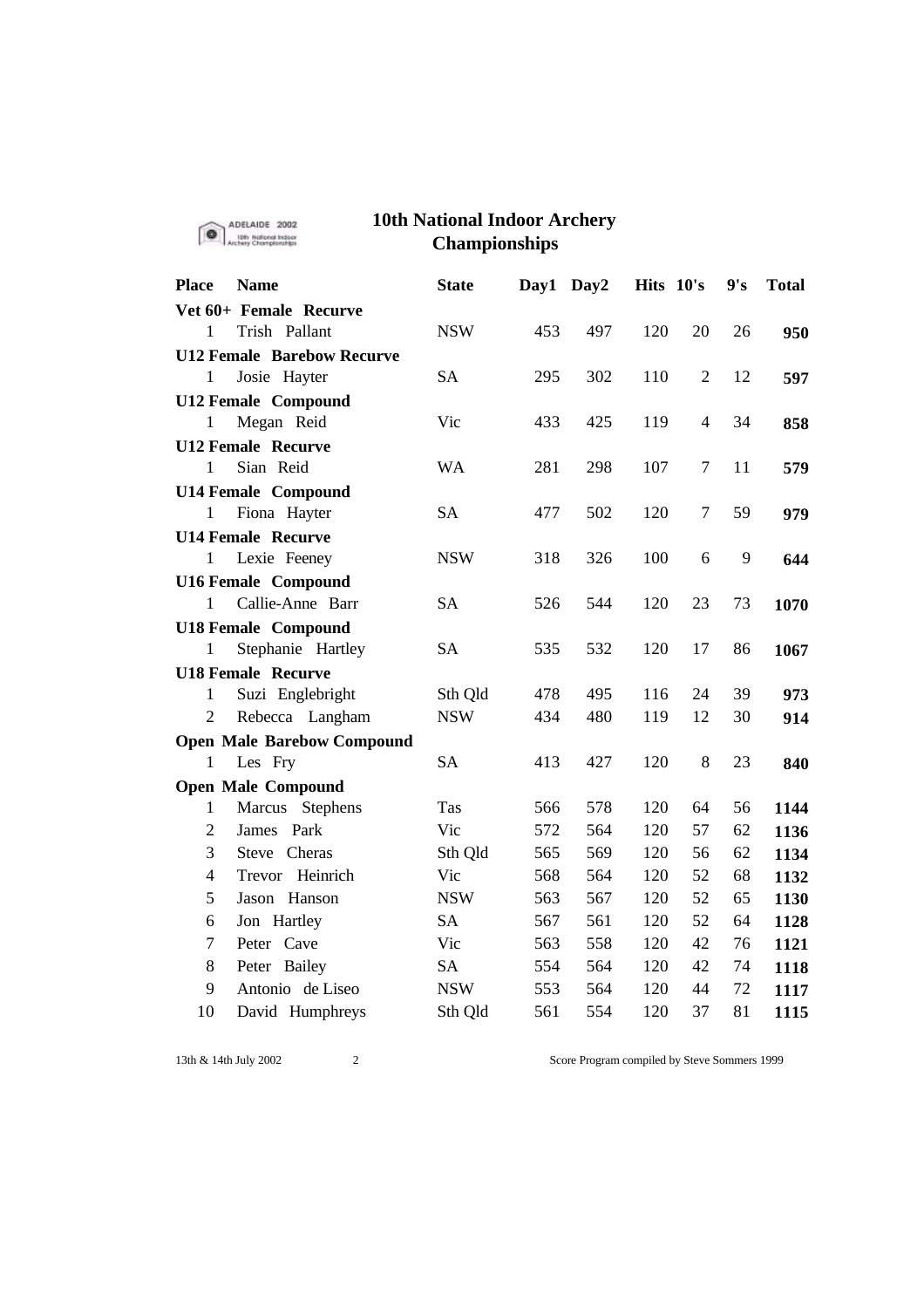### **10th National Indoor Archery Championships**

| <b>Place</b>           | <b>Name</b>                    | <b>State</b> | Day1 | Day2 | Hits 10's |    | 9's | <b>Total</b> |
|------------------------|--------------------------------|--------------|------|------|-----------|----|-----|--------------|
| 11                     | Peter Feeney                   | <b>NSW</b>   | 560  | 542  | 120       | 30 | 82  | 1102         |
| 12                     | Peter Austin                   | Sth Qld      | 553  | 548  | 120       | 29 | 83  | 1101         |
| 13                     | Don Boxall                     | <b>SA</b>    | 552  | 546  | 120       | 25 | 89  | 1098         |
| 14                     | Peter King                     | Vic          | 550  | 547  | 120       | 24 | 90  | 1097         |
| 15                     | Peter Reid                     | Vic          | 541  | 550  | 120       | 26 | 80  | 1091         |
| 16                     | David Herbert                  | <b>NSW</b>   | 548  | 542  | 120       | 28 | 77  | 1090         |
| 17                     | Daniel Parisi                  | <b>SA</b>    | 543  | 535  | 120       | 14 | 93  | 1078         |
| 18                     | David Jones                    | <b>SA</b>    | 534  | 526  | 120       | 16 | 73  | 1060         |
| 19                     | David Millar                   | <b>SA</b>    | 544  |      | 60        | 12 | 40  | 544          |
|                        | <b>Open Male Crossbow</b>      |              |      |      |           |    |     |              |
| $\mathbf{1}$           | Mark Goodyer                   | <b>SA</b>    | 588  | 588  | 120       | 96 | 24  | 1176         |
| $\overline{2}$         | Trevor Hancock                 | <b>SA</b>    | 550  | 553  | 120       | 50 | 51  | 1103         |
|                        | <b>Open Male Recurve</b>       |              |      |      |           |    |     |              |
| $\mathbf{1}$           | David Barnes                   | <b>SA</b>    | 584  | 577  | 120       | 82 | 37  | 1161         |
| $\overline{2}$         | Noel McConnell                 | Vic          | 551  | 555  | 120       | 49 | 52  | 1106         |
| 3                      | Russell Hoffman                | Tas          | 534  | 537  | 120       | 39 | 48  | 1071         |
| $\overline{4}$         | Wayne<br>Hayter                | <b>SA</b>    | 506  | 529  | 120       | 28 | 43  | 1035         |
| 5                      | Emerson Mee                    | Tas          | 495  | 517  | 119       | 30 | 35  | 1012         |
| 6                      | Drummond<br>Norm               | Vic          | 502  | 498  | 120       | 19 | 40  | 1000         |
| 7                      | Jason Goss                     | Vic          | 469  | 522  | 118       | 29 | 32  | 991          |
| 8                      | Sims<br>Andrew                 | <b>SA</b>    | 411  | 452  | 119       | 11 | 25  | 863          |
|                        | Vet 50-59 Male Barebow Recurve |              |      |      |           |    |     |              |
| $\mathbf{1}$           | Graham Kuchel                  | <b>SA</b>    | 458  | 452  | 120       | 15 | 27  | 910          |
|                        | Vet 50-59 Male Compound        |              |      |      |           |    |     |              |
| $\mathbf{1}$           | Jim Larven                     | <b>NSW</b>   | 553  | 561  | 120       | 36 | 82  | 1114         |
| $\overline{2}$         | Robert Welden                  | <b>SA</b>    | 547  | 547  | 120       | 23 | 90  | 1094         |
| 3                      | Greg Goebel                    | Sth Qld      | 541  | 538  | 120       | 15 | 88  | 1079         |
| $\overline{4}$         | Ken Raye                       | <b>NSW</b>   | 545  | 527  | 120       | 21 | 76  | 1072         |
| Vet 50-59 Male Recurve |                                |              |      |      |           |    |     |              |
| $\mathbf{1}$           | Allen Brown                    | <b>SA</b>    | 517  | 512  | 120       | 23 | 46  | 1029         |
| $\overline{2}$         | Max Harrison                   | <b>SA</b>    | 511  | 505  | 120       | 28 | 40  | 1016         |

ADELAIDE 2002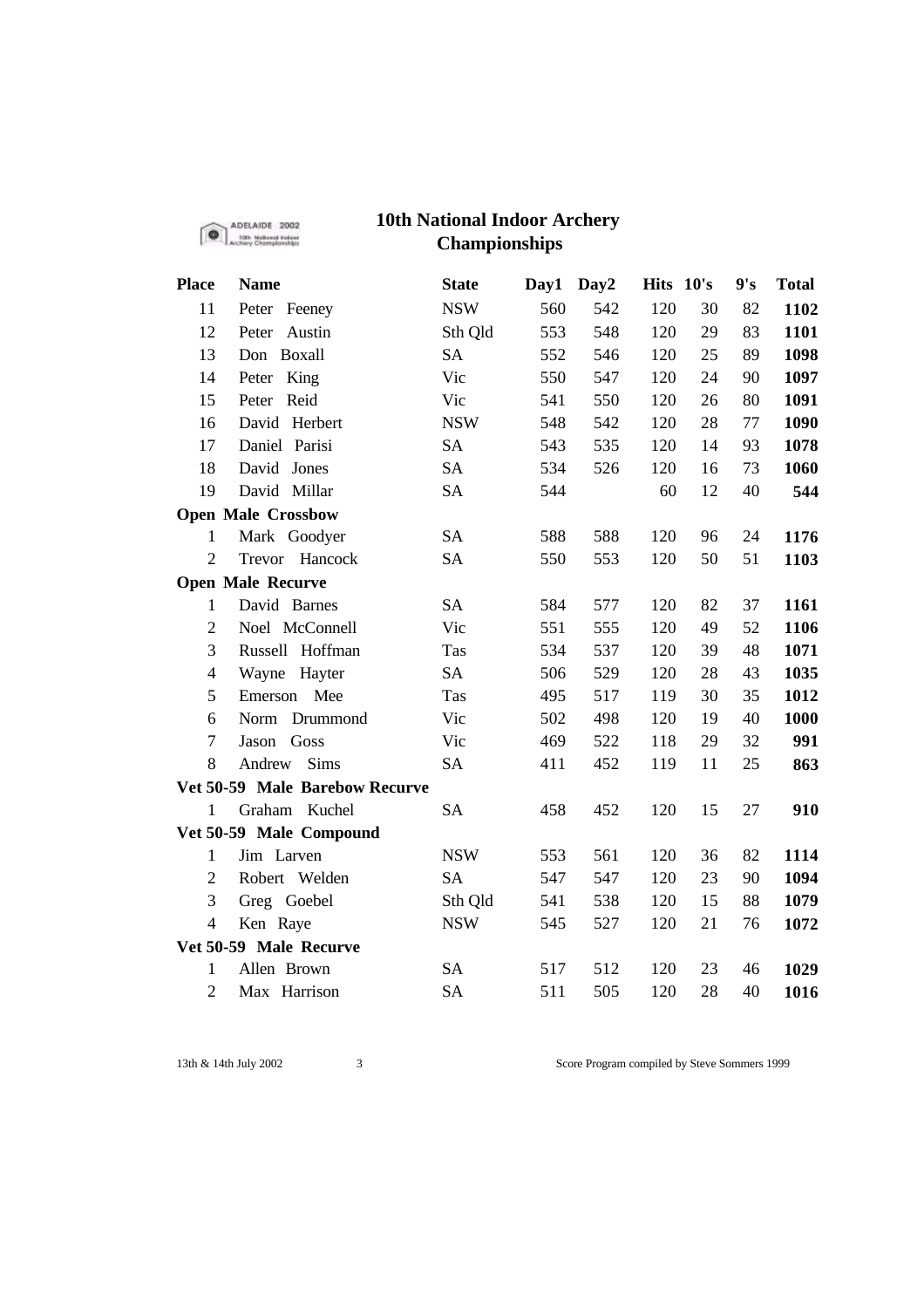|                | ADELAIDE 2002                   | <b>10th National Indoor Archery</b> |      |                  |           |                |                |              |
|----------------|---------------------------------|-------------------------------------|------|------------------|-----------|----------------|----------------|--------------|
|                |                                 | <b>Championships</b>                |      |                  |           |                |                |              |
| <b>Place</b>   | <b>Name</b>                     | <b>State</b>                        | Day1 | Day <sub>2</sub> | Hits 10's |                | 9's            | <b>Total</b> |
|                | Vet 60+ Male Barebow Compound   |                                     |      |                  |           |                |                |              |
| 1              | Gerald Hawkins                  | <b>SA</b>                           | 494  | 488              | 120       | 22             | 49             | 982          |
|                | Vet 60+ Male Compound           |                                     |      |                  |           |                |                |              |
| 1              | John Dabovich                   | <b>SA</b>                           | 553  | 545              | 120       | 26             | 86             | 1098         |
| $\overline{2}$ | Robert Hoffmann                 | <b>SA</b>                           | 541  | 547              | 120       | 25             | 79             | 1088         |
| 3              | Ron Bentley                     | <b>SA</b>                           | 542  | 537              | 120       | 24             | 73             | 1079         |
|                | Vet 60+ Male Recurve            |                                     |      |                  |           |                |                |              |
| 1              | Ted Holland                     | Vic                                 | 508  | 497              | 120       | 22             | 43             | 1005         |
| $\overline{2}$ | Pallant<br>John                 | <b>NSW</b>                          | 441  | 460              | 120       | 10             | 34             | 901          |
|                | <b>U12 Male Compound</b>        |                                     |      |                  |           |                |                |              |
| 1              | Wesley Jones                    | SА                                  | 498  | 496              | 120       | 4              | 56             | 994          |
|                | <b>U14 Male Compound</b>        |                                     |      |                  |           |                |                |              |
| 1              | David Ferrall                   | <b>SA</b>                           | 521  | 510              | 120       | 12             | 68             | 1031         |
| 2              | Xavier Smerdon                  | Vic                                 | 506  | 523              | 120       | 12             | 64             | 1029         |
| 3              | William Barber                  | Vic                                 | 430  | 421              | 120       | 1              | 23             | 851          |
| 4              | Allan Turnbull                  | <b>SA</b>                           | 326  | 325              | 113       | $\overline{2}$ | 19             | 651          |
|                | <b>U14 Male Longbow</b>         |                                     |      |                  |           |                |                |              |
| 1              | John Vogelsang                  | <b>SA</b>                           | 43   | 60               | 25        | 1              | $\overline{0}$ | 103          |
|                | <b>U14 Male Recurve</b>         |                                     |      |                  |           |                |                |              |
| 1              | Lachlan Drummond                | Vic                                 | 525  | 536              | 120       | 34             | 52             | 1061         |
| 2              | Matthew<br>Sims                 | <b>SA</b>                           | 425  | 469              | 120       | 8              | 25             | 894          |
|                | <b>U16 Male Barebow Recurve</b> |                                     |      |                  |           |                |                |              |
| 1              | Daniel Colvill                  | <b>SA</b>                           | 347  | 360              | 112       | 1              | 17             | 707          |
|                | <b>U16 Male Compound</b>        |                                     |      |                  |           |                |                |              |
| 1              | Andrew<br>Hayter                | SА                                  | 532  | 526              | 120       | 13             | 81             | 1058         |
|                | <b>U16 Male Recurve</b>         |                                     |      |                  |           |                |                |              |
| 1              | Chris Madeley                   | <b>WA</b>                           | 558  | 558              | 120       | 49             | 58             | 1116         |
|                | <b>U18 Male Compound</b>        |                                     |      |                  |           |                |                |              |
| 1              | Daniel Amos                     | Vic                                 | 560  | 562              | 120       | 39             | 74             | 1122         |
| $\overline{2}$ | Jay Moylan                      | <b>SA</b>                           | 541  | 546              | 120       | 24             | 82             | 1087         |
| 3              | Luke Haeusler                   | <b>SA</b>                           | 483  | 482              | 120       | 10             | 46             | 965          |

13th & 14th July 2002 4 Score Program compiled by Steve Sommers 1999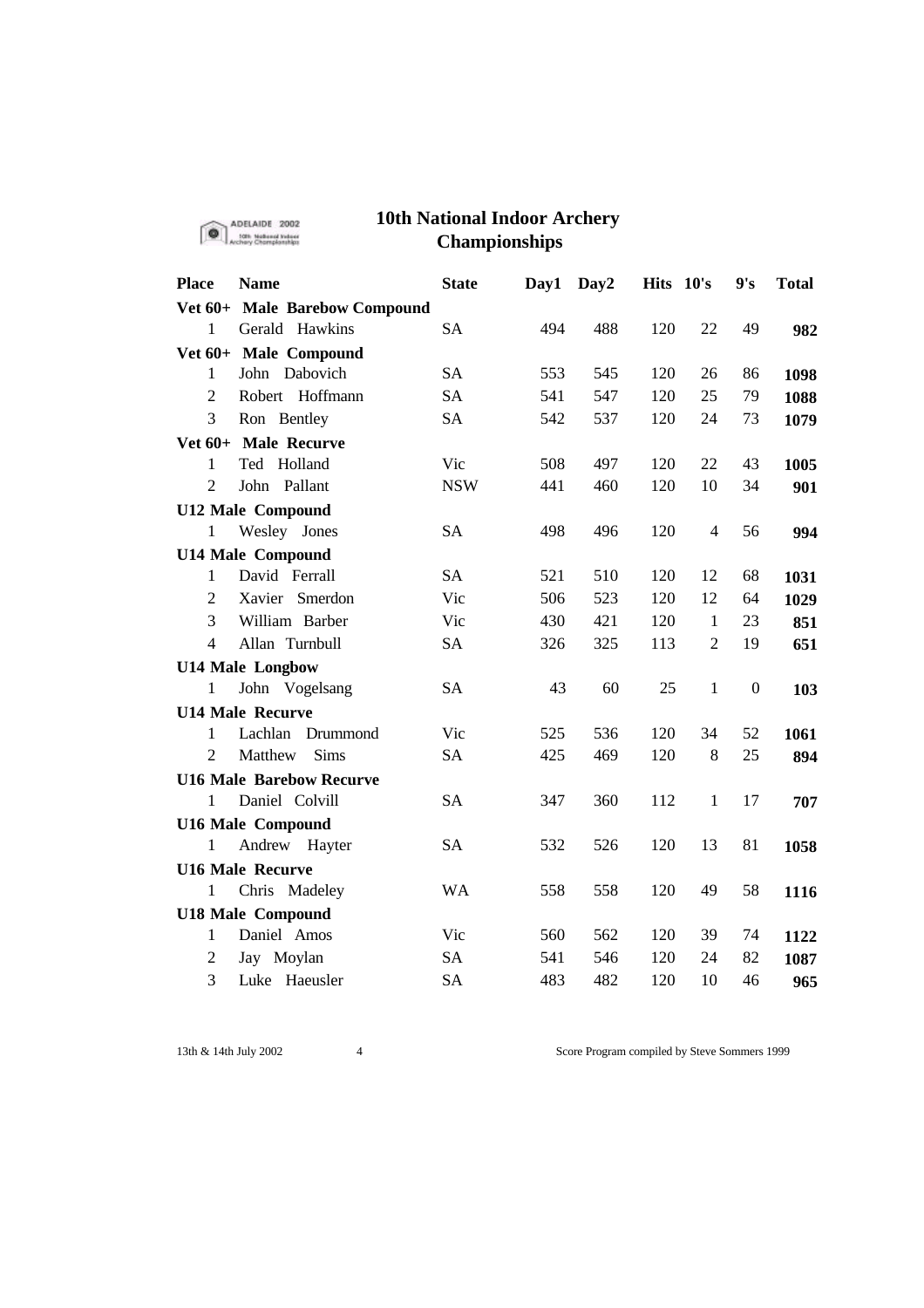

## **10th NATIONAL INDOOR ARCHERY CHAMPIONSHIPS**

### **National Indoor Teams Results**

# **Compound Recurve**

| <b>Vic</b> | <b>Jim Park</b>     | 1136 | <b>SA</b>  | David Barnes           | 1161        |
|------------|---------------------|------|------------|------------------------|-------------|
|            | Daniel Amos         | 1122 |            | Wayne Hayter           | 1035        |
|            | Peter Cave          | 1121 |            | <b>Cathy Spencer</b>   | 1020        |
|            | Peter King          | 1097 |            | Marianne Rieckmann     | 1009        |
|            | <b>Gold Medal</b>   | 3379 |            | <b>Gold Medal</b>      | 3216        |
| SQ         | <b>Steve Cheras</b> | 1134 | <b>Vic</b> | Noel McConnell         | 1106        |
|            | <b>Kerry Cheras</b> | 1119 |            | Lachlan Drummond       | 1061        |
|            | David Humphreys     | 1115 |            | Norm Drummond          | <b>1000</b> |
|            | Greg Goebel         | 1079 |            | <b>Jason Goss</b>      | 991         |
|            |                     | 3368 |            |                        | 3167        |
| <b>SA</b>  | <b>Jon Hartley</b>  | 1128 | <b>NSW</b> | <b>Trish Pallant</b>   | 950         |
|            | Peter Bailey        | 1118 |            | Rebecca Langham        | 914         |
|            | Veronica Hartley    | 1099 |            | Julie Herbert          | 773         |
|            | John Dabovich       | 1098 |            | Lexie Feeney           | 644         |
|            |                     | 3345 |            |                        | 2637        |
| <b>NSW</b> | <b>Jason Hanson</b> | 1130 | <b>Tas</b> | <b>Russell Hoffman</b> | 1071        |
|            | Peter Feeney        | 1102 |            | <b>Emerson Mee</b>     | 1012        |
|            | David Herbert       | 1090 |            | Donna Peters           | 299         |
|            | Belinda Herbert     | 1055 |            |                        |             |
|            |                     | 3322 |            |                        | 2382        |
|            |                     |      |            |                        |             |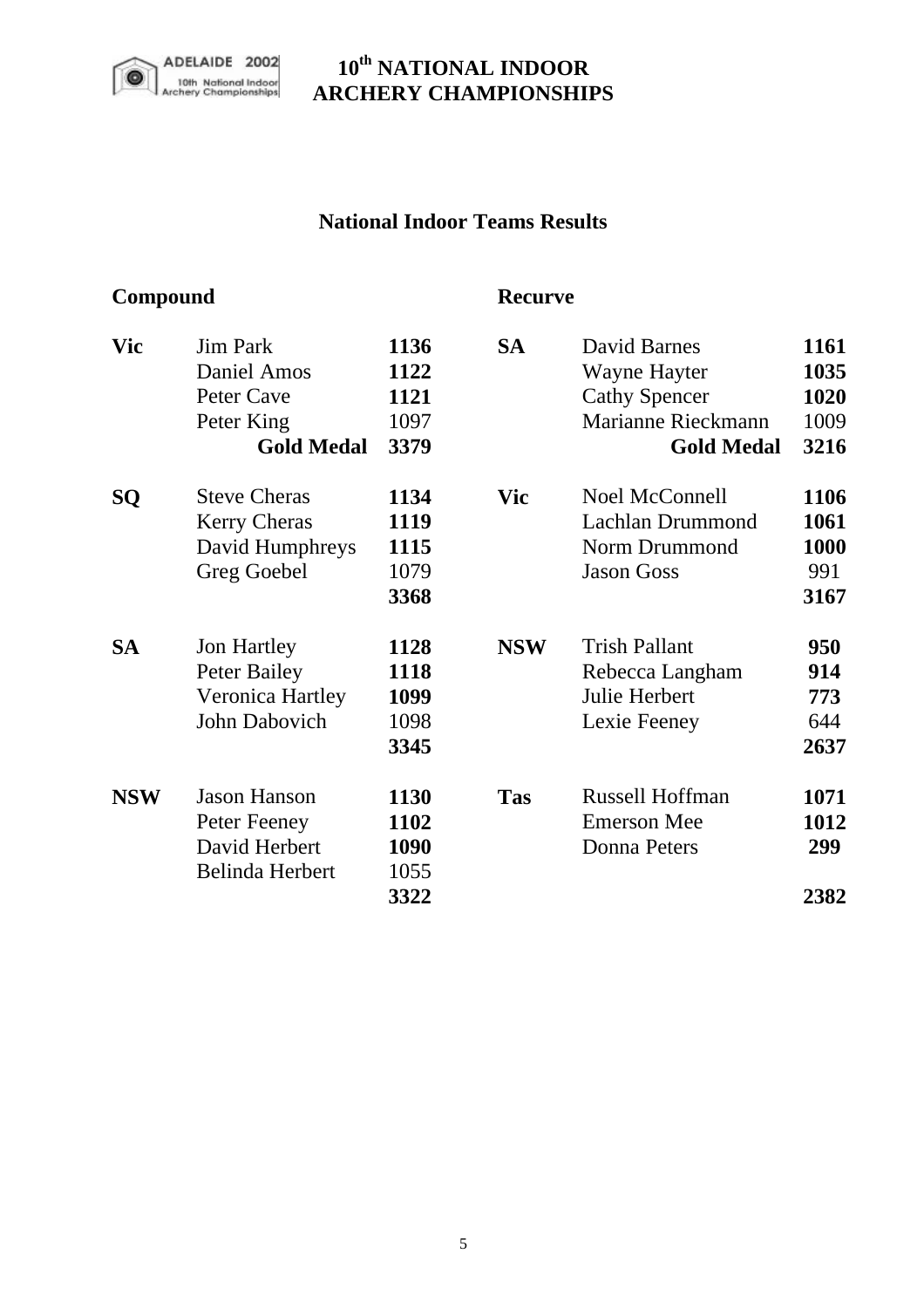

#### Ladies: Mrs. Coral Spry, Victoria - 688 American Round Mrs. Mary Dayman, S.A. - 286-120-yard clout Gents: Mr. A. H. Cornell, N.S.W. - 844 Australian Round

### "APOLLO" TUBULAR STEEL BOWS

"Apollo" Tubular Steel Bows are perfect examples of the bowyer's and fletcher's skill and art. In addition they have this all-important advantage-whatever the weather, wet, humid or dry-<br>the equipment remains consistent to its accuracy and unvarying in its performance. "Apollo" bows "Apollo" bows are marked to the next lb, under the actual weight. All "Apollo" bows can be taken apart for easy carrying and storage.

#### "APOLLO" LIGHT ALLOY ARROWS

"Apollo" Archery Arrows are made of very strong aluminium alloy tubing with heat-treated alloy steel tubular piles and footings of special construction. They are fitted with nitro-cellulose plastic<br>pocks and fletched with finest quality turkey flights. "Apollo" Arrows are strong, straight and perfectly matched.

Wherever they go, "APOLLO" BOWS and ARROWS are setting up new records in Archery.

SOUTH AUSTRALIAN DISTRIBUTORS:



(This advertisement, which appeared in the Indoor Nationals programme booklet, is a copy of a flyer included with the programme for the 1958 Nationals held in Adelaide.)